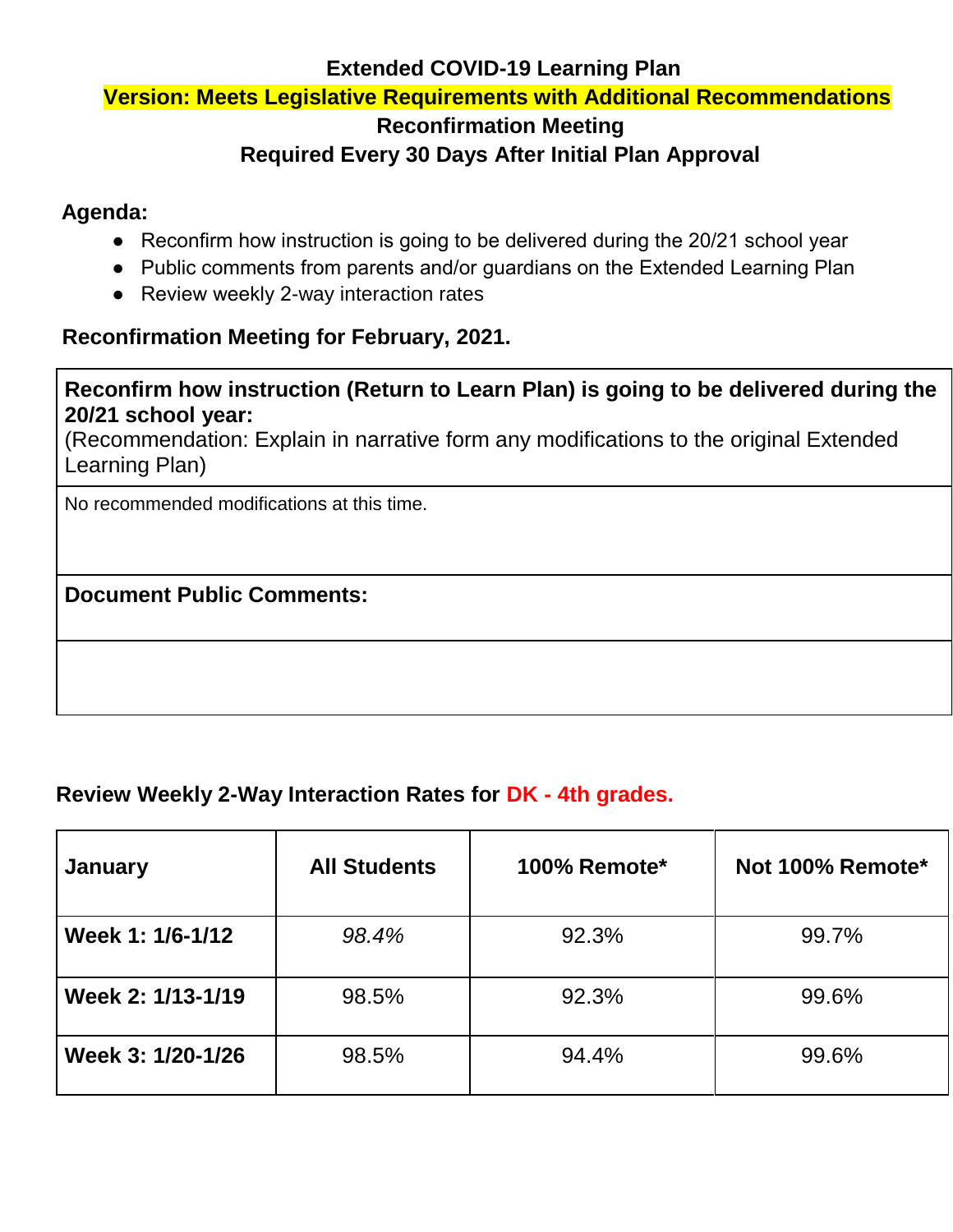### **Review Weekly 2-Way Interaction Rates for 5th-6th grades.**

| <b>January</b>    | <b>All Students</b> | 100% Remote* | Not 100% Remote* |
|-------------------|---------------------|--------------|------------------|
| Week 1: 1/6-1/12  | 99.5%               | 87.5%        | 100.0%           |
| Week 2: 1/13-1/19 | 99.7%               | 93.5%        | 99.8%            |
| Week 3: 1/20-1/26 | 97.1%               | 88.4%        | 99.8%            |

# **Review Weekly 2-Way Interaction Rates for 7th-8th grades.**

| January           | <b>All Students</b> | 100% Remote* | Not 100% Remote* |
|-------------------|---------------------|--------------|------------------|
| Week 1: 1/6-1/12  | 89.7%               | 97.5%        | 86.4%            |
| Week 2: 1/13-1/19 | 86.6%               | 97.1%        | 82.1%            |
| Week 3: 1/20-1/26 | 87.7%               | 98.4%        | 82.7%            |

# **Review Weekly 2-Way Interaction Rates for 9th-12th grades.**

| <b>January</b>    | <b>All Students</b> | <b>100% Remote*</b> | Not 100% Remote* |
|-------------------|---------------------|---------------------|------------------|
| Week 1: 1/6-1/12  | 92.6%               | 89.7%               | 94.9%            |
| Week 2: 1/13-1/19 | 86.9%               | 86.2%               | 87.2%            |